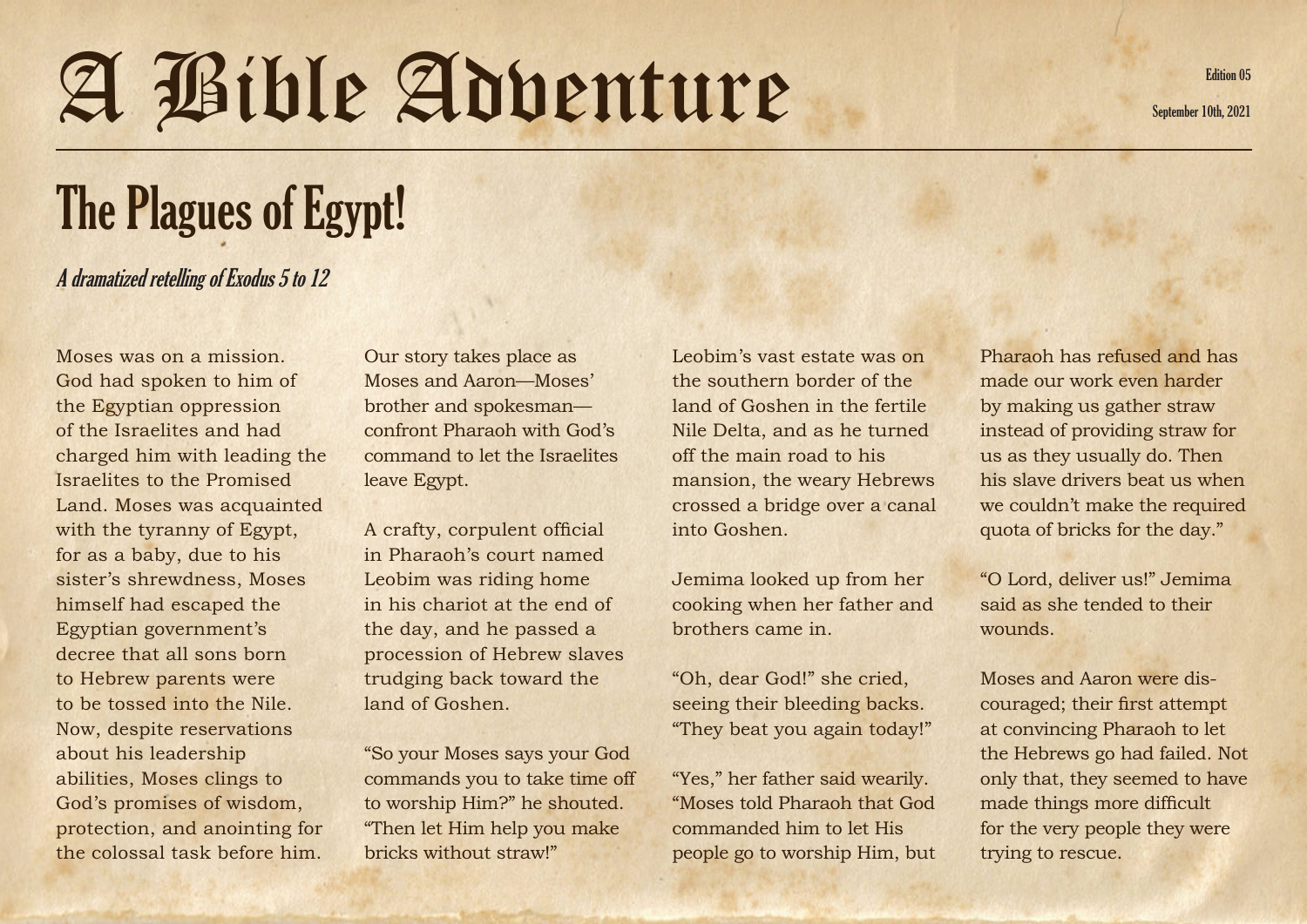Moses sought God's guidance, and God predicted that Pharaoh would ask them to perform a miracle. When he did so, Aaron was to throw down his staff, and it would turn into a serpent. This all happened just as God had said.

At the palace, after Aaron's staff had turned into a snake, Pharaoh remained unimpressed and promptly called for his own court magicians to turn their staffs into snakes. Despite their being able to do so, Aaron's snake ate the magicians' snakes. Yet still Pharaoh hardened his heart against the God of the Hebrews and refused to let the Hebrews go.

The next morning, as Pharaoh went down to the banks of the Nile River, Moses and Aaron went to meet him as God had guided them to do.

"By this you will know that God is God," Moses proclaimed. "With this staff I will strike the water that is in the Nile, and it will turn into blood. The fish in the Nile will die, and the Nile will stink. You will grow sick of drinking water from the Nile."

Aaron struck the river with the staff and Pharaoh's mocking indifference turned into shock as the Nile water changed from a greenish brown into a deep red! Everywhere in Egypt, the water in the streams and canals, the ponds and reservoirs—even the water in stone jars—was turned to blood. The Nile smelled putrid and was undrinkable, and all the fish in it died. But when the magicians in Pharaoh's court performed a similar act using their secret arts, his heart was hardened once more.

Seven days passed, and Moses and Aaron went again to Pharaoh with God's decree: "Let My people go!" But Pharaoh still refused. So Aaron stretched his staff over the streams, canals, and ponds, and frogs appeared and covered the entire land. Not even Pharaoh's palace was spared.

Riding home, Leobim saw with horror that his fields were covered with a pulsating sea of croaking frogs. He was further horrified to find, after wading through the frogs in his courtyard and entering his house, that the frogs were in his kitchen, inside his ovens, even in his bedroom and on his bed. His wife and son were hysterical as the burping, bug-eyed creatures leaped all over them. Meanwhile, Jemima, her brothers, and a crowd of Hebrews stood on the edge of the canal looking across into the land of Egypt in amazement. Leobim's property was seething with frogs, yet in Goshen all was well.

Pharaoh finally begged Moses to get rid of the plague of frogs, and Moses agreed, saying, "So that you will know that there is no one like the Lord our God."

Then Moses prayed, and the din of millions of frogs fell silent as all the frogs died. Leobim ordered his servants to sweep the carcasses out of his house and rake those in his fields into piles. For the next few days, the entire land of Egypt reeked with dead frogs!

Unfortunately, even though his land was now free from the plague of frogs, Pharaoh hardened his heart again. So God commanded Moses to tell Aaron to strike the dust of the ground with his staff. When he had done this, the dust became lice, and they crawled all over every man and beast in Egypt. Pharaoh commanded his magicians to perform this act as well, but they could not.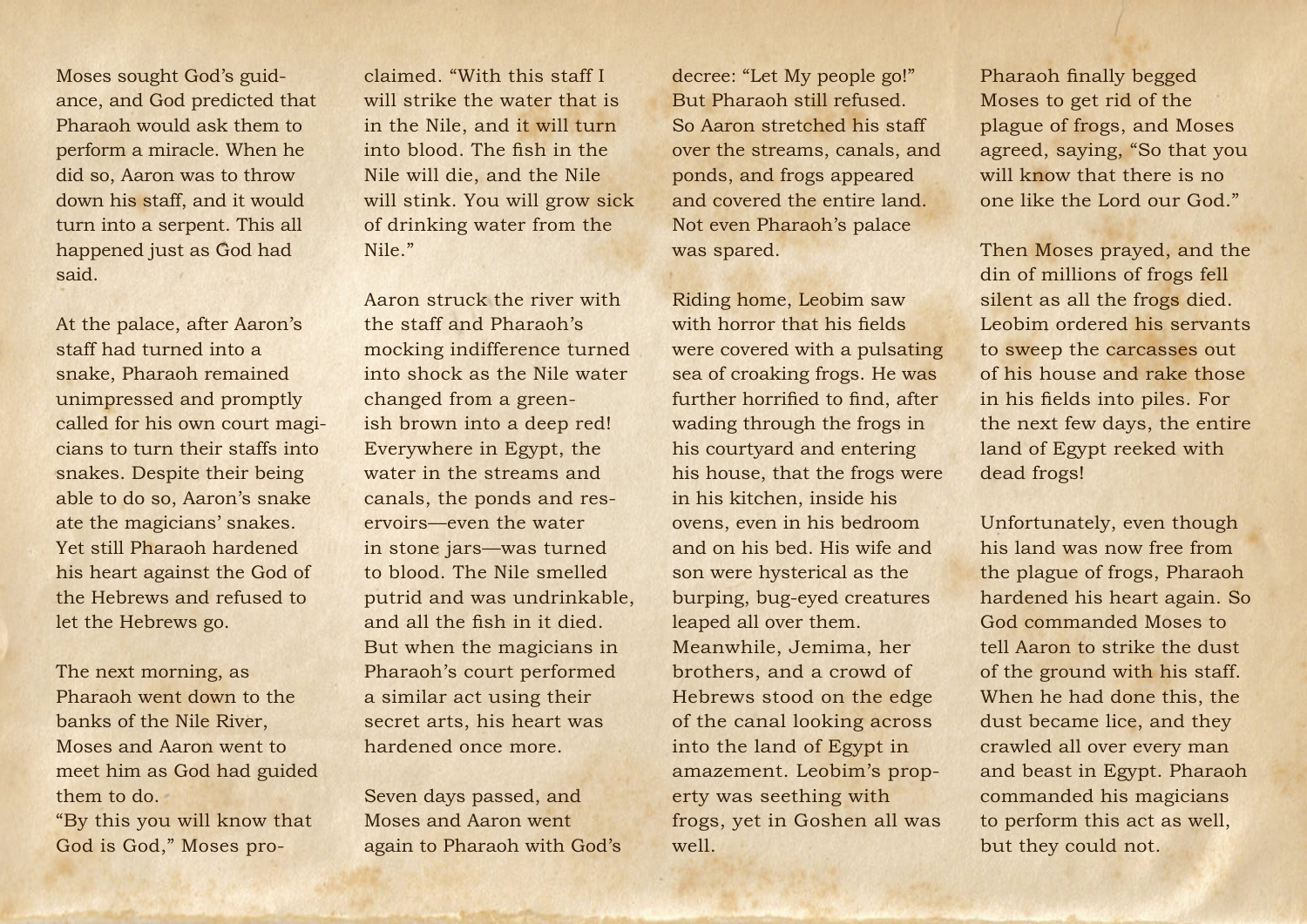Under God's authority, Moses came again and commanded Pharaoh, "Let my people go or else God will send swarms of flies to plague you."

Still Pharaoh would not listen, so God sent swarms of flies into his palace and into the houses of his officials. Throughout Egypt, the land was contaminated with flies. Leobim went crazy trying to drive away the flies crawling over him, and was bewildered to discover that not a single fly flew in the land of Goshen.

"You can go!" Pharaoh screamed at Moses. "Just take these horrid flies with you!"

Nonetheless, as soon as Moses had prayed and God had removed the flies from Egypt, Pharaoh went back on his word.

Moses again appeared before Pharaoh with a message from God: "If you refuse to let the Hebrews go, God will send a

severe plague upon your livestock, and all Egyptian livestock will die, but the livestock of the Israelites will live."

Then God sent a plague on the horses, donkeys, camels, cattle, sheep, and oxen of the Egyptians. Leobim watched all of his livestock die, while only a short distance away in Goshen, livestock grazed contentedly in their pastures, and not a single one died. Leobim was in Pharaoh's palace when the next plague fell. Moses took handfuls of soot from a furnace and tossed it into the air in Pharaoh's presence. It then became fine dust all over the land of Egypt, and boils broke out on people and animals. Leobim cried in pain as he broke out in boils from head to toe.

Pharaoh himself and his magicians were covered with boils, but still Pharaoh would not yield, so finally Moses stormed into his courts and said, "Thus says the Lord: 'By now I could have stretched out My hand and struck you and your people with a plague that would have wiped you off the earth. But so that all may know that I am the true God, tomorrow I will send the worst hailstorm that has ever fallen on Egypt from the day it became a nation until now.' "'Bring in all your livestock to a place of shelter, for the hail will fall and slay every person and animal out in the open.'"

Pharaoh and all his officials had a whole day to heed this warning, and several of the officials who feared the Word of God brought their slaves and livestock into safety, but Leobim, like Pharaoh and most of the court officials, ignored Moses.

The next day, Moses stretched out his staff toward the sky, and the heavens darkened with clouds while thunder rumbled. Then, one fork of lightning after another flashed and hail rained down. The noise was deafening. All

over Egypt, hail fell, lightning flashed, and fire raged across the ground. On and on the storm went. Finally Pharaoh promised to let the Hebrews go, so Moses prayed and immediately the storm stopped.

When it was over, Leobim trudged home through the slush of melting hailstones. As far as he could see, everything growing in the fields had been beaten to the ground. Every tree left standing was stripped of leaves and branches, and when he arrived at his estate. he saw the bodies of his slaves and livestock that had been killed by the hail!

After the clamor of the storm had passed, Jemima and all the Hebrews had come out of their houses to see if their land had been destroyed, but to their joyful amazement, all the fields and trees in Goshen were unharmed. Yet across the canal, the land of Egypt was disaster stricken.